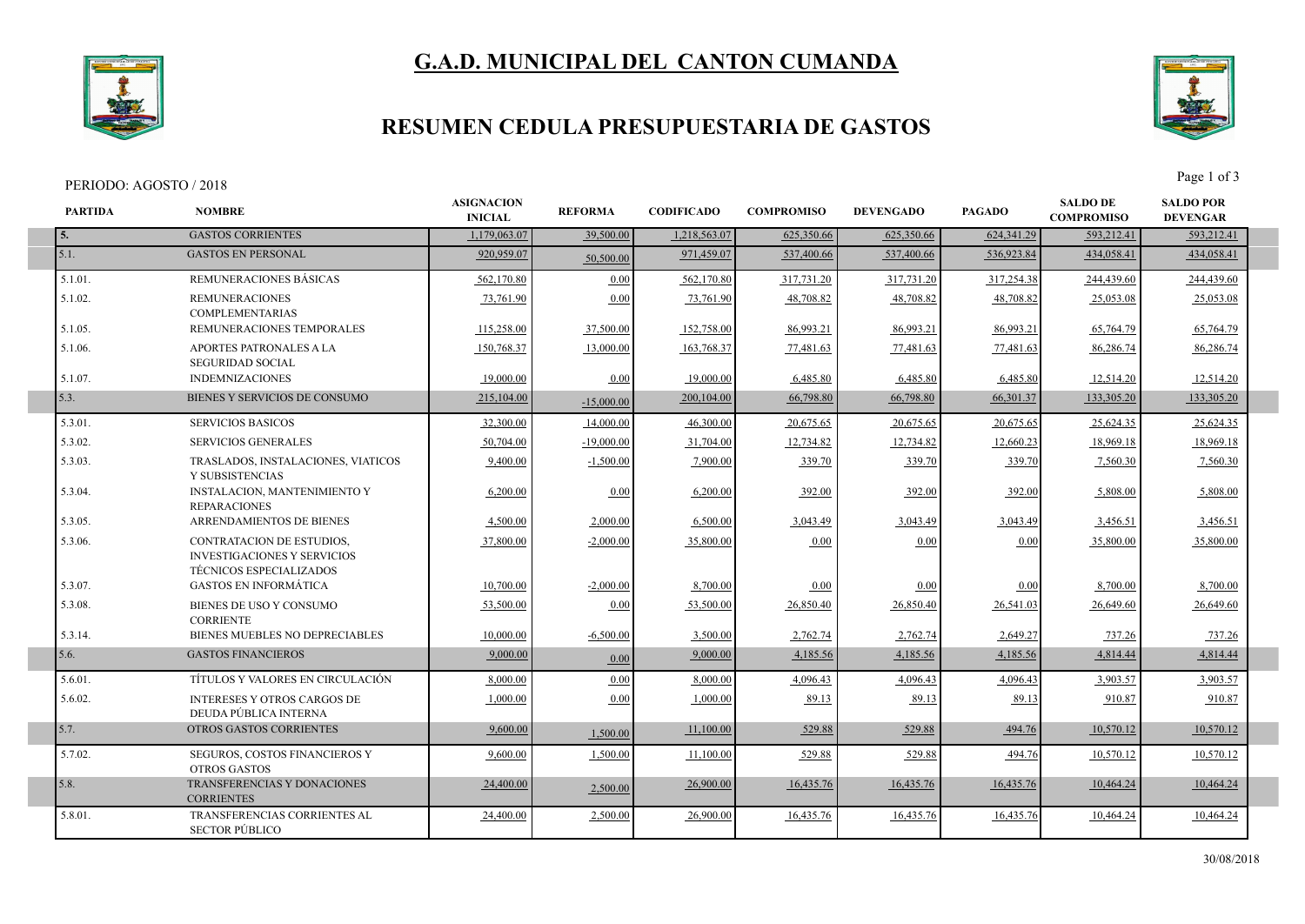# **G.A.D. MUNICIPAL DEL CANTON CUMANDA**



## **RESUMEN CEDULA PRESUPUESTARIA DE GASTOS**

#### PERIODO: AGOSTO / 2018 Page 2 of 3

I

I



| <b>PARTIDA</b> | <b>NOMBRE</b>                                                 | <b>ASIGNACION</b><br><b>INICIAL</b> | <b>REFORMA</b> | <b>CODIFICADO</b> | <b>COMPROMISO</b> | <b>DEVENGADO</b> | <b>PAGADO</b> | <b>SALDO DE</b><br><b>COMPROMISO</b> | <b>SALDO POR</b><br><b>DEVENGAR</b> |  |
|----------------|---------------------------------------------------------------|-------------------------------------|----------------|-------------------|-------------------|------------------|---------------|--------------------------------------|-------------------------------------|--|
| 7.             | <b>GASTOS DE INVERSIÓN</b>                                    | 3.685.247.57                        | 31,380.50      | 3,716,628.07      | 1,191,491.46      | 1.191.491.46     | 1.183.776.03  | 2,525,136.61                         | 2,525,136.61                        |  |
| 7.1.           | <b>GASTOS EN PERSONAL PARA INVERSIÓN</b>                      | 679,903.01                          | $-500.00$      | 679,403.01        | 367,599.08        | 367,599.08       | 367,585.52    | 311,803.93                           | 311,803.93                          |  |
| 7.1.01.        | REMUNERACIONES BÁSICAS                                        | 379,380.00                          | 0.00           | 379,380.00        | 213,997.05        | 213,997.05       | 213,983.49    | 165,382.95                           | 165,382.95                          |  |
| 7.1.02.        | <b>REMUNERACIONES</b><br><b>COMPLEMENTARIAS</b>               | 63,111.25                           | 0.00           | 63,111.25         | 36,602.81         | 36,602.81        | 36,602.81     | 26,508.44                            | 26,508.44                           |  |
| 7.1.05.        | REMUNERACIONES TEMPORALES                                     | 111,312.00                          | 2,000.00       | 113,312.00        | 61,529.30         | 61,529.30        | 61,529.30     | 51,782.70                            | 51,782.70                           |  |
| 7.1.06.        | APORTES PATRONALES A LA<br><b>SEGURIDAD SOCIAL</b>            | 109,099.76                          | 0.00           | 109,099.76        | 54,530.04         | 54,530.04        | 54,530.04     | 54,569.72                            | 54,569.72                           |  |
| 7.1.07.        | <b>INDEMNIZACIONES</b>                                        | 17,000.00                           | $-2,500.00$    | 14,500.00         | 939.88            | 939.88           | 939.88        | 13,560.12                            | 13,560.12                           |  |
| 7.3.           | BIENES Y SERVICIOS PARA INVERSIÓN                             | 850,048.20                          | 36,287.00      | 886,335.20        | 396,883.73        | 396,883.73       | 393,715.26    | 489, 451. 47                         | 489, 451. 47                        |  |
| 7.3.01.        | <b>SERVICIOS BÁSICOS</b>                                      | 0.00                                | 4,000.00       | 4,000.00          | 2,902.84          | 2,902.84         | 2,902.84      | 1,097.16                             | 1,097.16                            |  |
| 7.3.02.        | <b>SERVICIOS GENERALES</b>                                    | 58,000.00                           | $-6,000.00$    | 52,000.00         | 22,046.89         | 22,046.89        | 21,684.09     | 29,953.11                            | 29,953.11                           |  |
| 7.3.03.        | <b>TRASLADOS, INSTALACIONES</b><br>VIÁTICOS Y SUBSISTENCIAS   | 4.200.00                            | 0.00           | 4.200.00          | 364.40            | 364.40           | 364.40        | 3.835.60                             | 3,835.60                            |  |
| 7.3.04.        | <b>INSTALACIONES, MANTENIMIENTOS Y</b><br><b>REPARACIONES</b> | 110,500.00                          | 36,500.00      | 147,000.00        | 51,743.54         | 51,743.54        | 51,329.46     | 95,256.46                            | 95,256.46                           |  |
| 7.3.05.        | ARRENDAMIENTO DE BIENES                                       | 11,000.00                           | 0.00           | 11,000.00         | 0.00              | 0.00             | 0.00          | 11.000.00                            | 11,000.00                           |  |
| 7.3.06.        | <b>CONTRATACIONES DE ESTUDIOS E</b><br><b>INVESTIGACIONES</b> | 25.500.00                           | 0.00           | 25,500.00         | 3.069.84          | 3,069.84         | 3.069.84      | 22.430.16                            | 22,430.16                           |  |
| 7.3.07.        | <b>GASTOS EN INFORMÁTICA</b>                                  | 2,500.00                            | 0.00           | 2,500.00          | 423.81            | 423.81           | 423.81        | 2,076.19                             | 2,076.19                            |  |
| 7.3.08.        | BIENES DE USO Y CONSUMO DE<br><b>INVERSIÓN</b>                | 618,348.20                          | $-6,213.00$    | 612,135.20        | 306, 385.16       | 306, 385.16      | 303,993.57    | 305,750.04                           | 305,750.04                          |  |
| 7.3.14.        | BIENES MUEBLES NO DEPRECIABLES                                | 20,000.00                           | 8.000.00       | 28,000.00         | 9,947.25          | 9,947.25         | 9,947.25      | 18.052.75                            | 18,052.75                           |  |
| 7.5.           | <b>OBRAS PÚBLICAS</b>                                         | 1,780,334.36                        | $-4,406.50$    | 1,775,927.86      | 301,886.19        | 301,886.19       | 297,388.55    | 1,474,041.67                         | 1,474,041.67                        |  |
| 7.5.01.        | OBRAS DE INFRAESTRUCTURA                                      | 1,760,334.36                        | $-33,042.05$   | 1,727,292.31      | 282,674.50        | 282,674.50       | 278,176.86    | 1,444,617.81                         | 1,444,617.81                        |  |
| 7.5.04.        | OBRAS EN LÍNEAS, REDES E<br><b>INSTALACIONES ELÉCTRICAS</b>   | 20,000.00                           | 28,635.55      | 48,635.55         | 19,211.69         | 19,211.69        | 19,211.69     | 29,423.86                            | 29,423.86                           |  |
| 7.7.           | OTROS GASTOS DE INVERSIÓN                                     | 50,000.00                           | 0.00           | 50,000.00         | 4,826.78          | 4,826.78         | 4,791.02      | 45,173.22                            | 45,173.22                           |  |
| 7.7.02.        | SEGUROS, COSTOS FINANCIEROS Y<br><b>OTROS GASTOS</b>          | 50,000.00                           | 0.00           | 50,000.00         | 4,826.78          | 4,826.78         | 4,791.02      | 45,173.22                            | 45,173.22                           |  |
| 7.8.           | TRANSFERENCIAS Y DONACIONES PARA<br><b>INVERSIÓN</b>          | 324,962.00                          | 0.00           | 324,962.00        | 120,295.68        | 120,295.68       | 120,295.68    | 204,666.32                           | 204,666.32                          |  |
| 7.8.01.        | TRANSFERENCIAS PARA INVERSION AL<br><b>SECTOR PÚBLICO</b>     | 324,962.00                          | 0.00           | 324,962.00        | 120,295.68        | 120,295.68       | 120,295.68    | 204,666.32                           | 204,666.32                          |  |